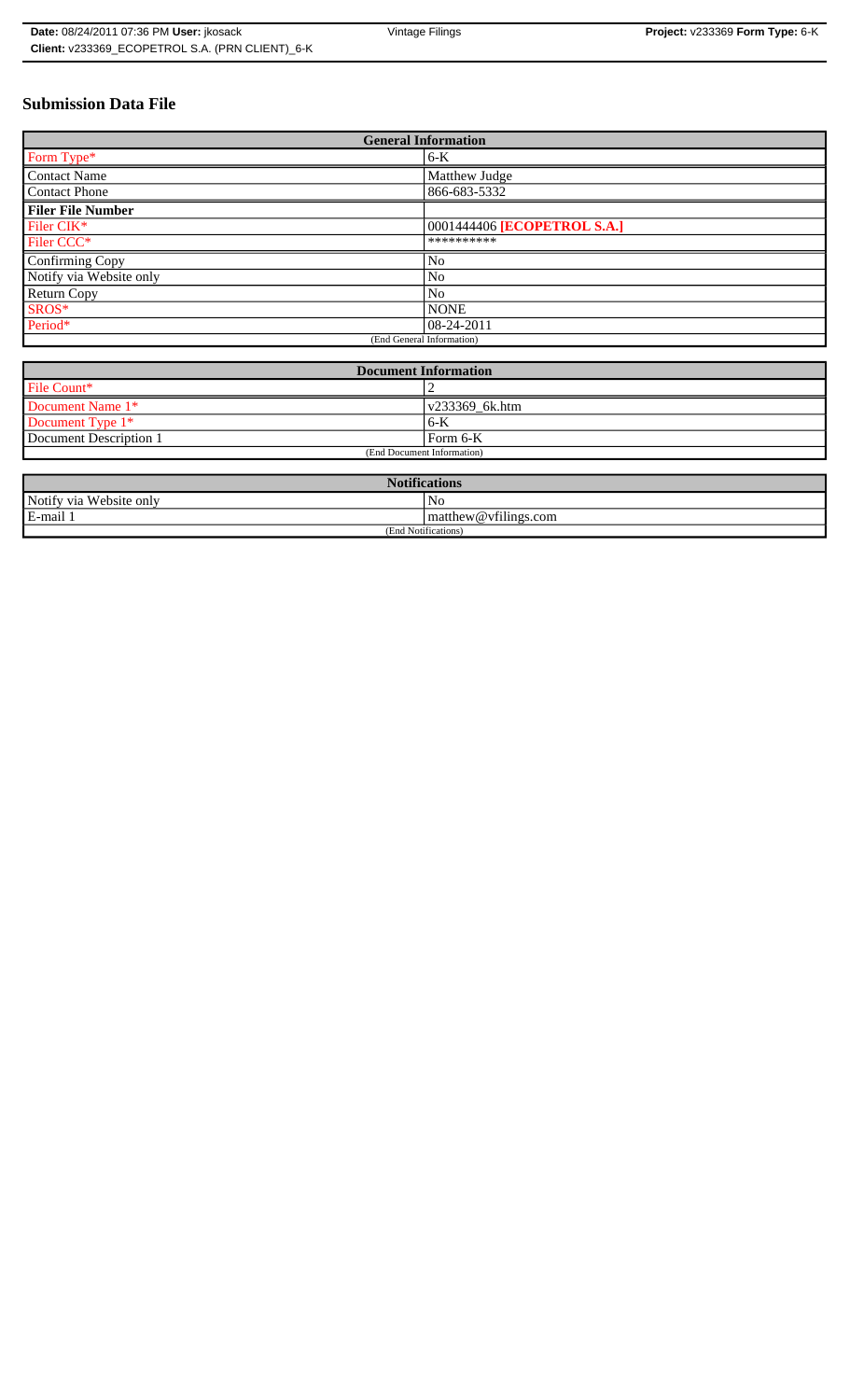#### **SECURITIES AND EXCHANGE COMMISSION Washington, D.C. 20549**  $\overline{a}$

## **FORM 6-K REPORT OF FOREIGN PRIVATE ISSUER PURSUANT TO RULE 13a-16 OR 15d-16 OF THE SECURITIES EXCHANGE ACT OF 1934**

August 2011

 $\overline{a}$ 

 $\overline{a}$ 

 $\overline{a}$ 

 $\overline{a}$ 

Commission File Number: 333-153452

**ECOPETROL S.A.**

*(Exact name of registrant as specified in its Charter)*

Carrera 7 No. 37 – 69 BOGOTA – COLOMBIA *(Address of registrant's principal executive offices)*

Indicate by check mark whether the registrant files or will file annual reports under cover Form 20-F or Form 40-F.

Form 20-F  $\boxtimes$  Form 40-F  $\Box$ 

Indicate by check mark if the registrant is submitting the Form 6-K in paper as permitted by Regulation S-T Rule 101(b)(1):

Yes □ No ⊠

Indicate by check mark if the registrant is submitting the Form 6-K in paper as permitted by Regulation S-T Rule 101(b)(7):

Yes □ No ⊠

Indicate by check mark whether by furnishing the information contained in this Form, the registrant is also thereby furnishing the information to the Commission pursuant to Rule 12g3-2(b) under the Securities Exchange Act of 1934.

 $Yes$   $\square$  No  $X$ 

If "Yes" is marked, indicate below the file number assigned to the registrant in connection with Rule  $12g3-2(b)$ : 82- $N/A$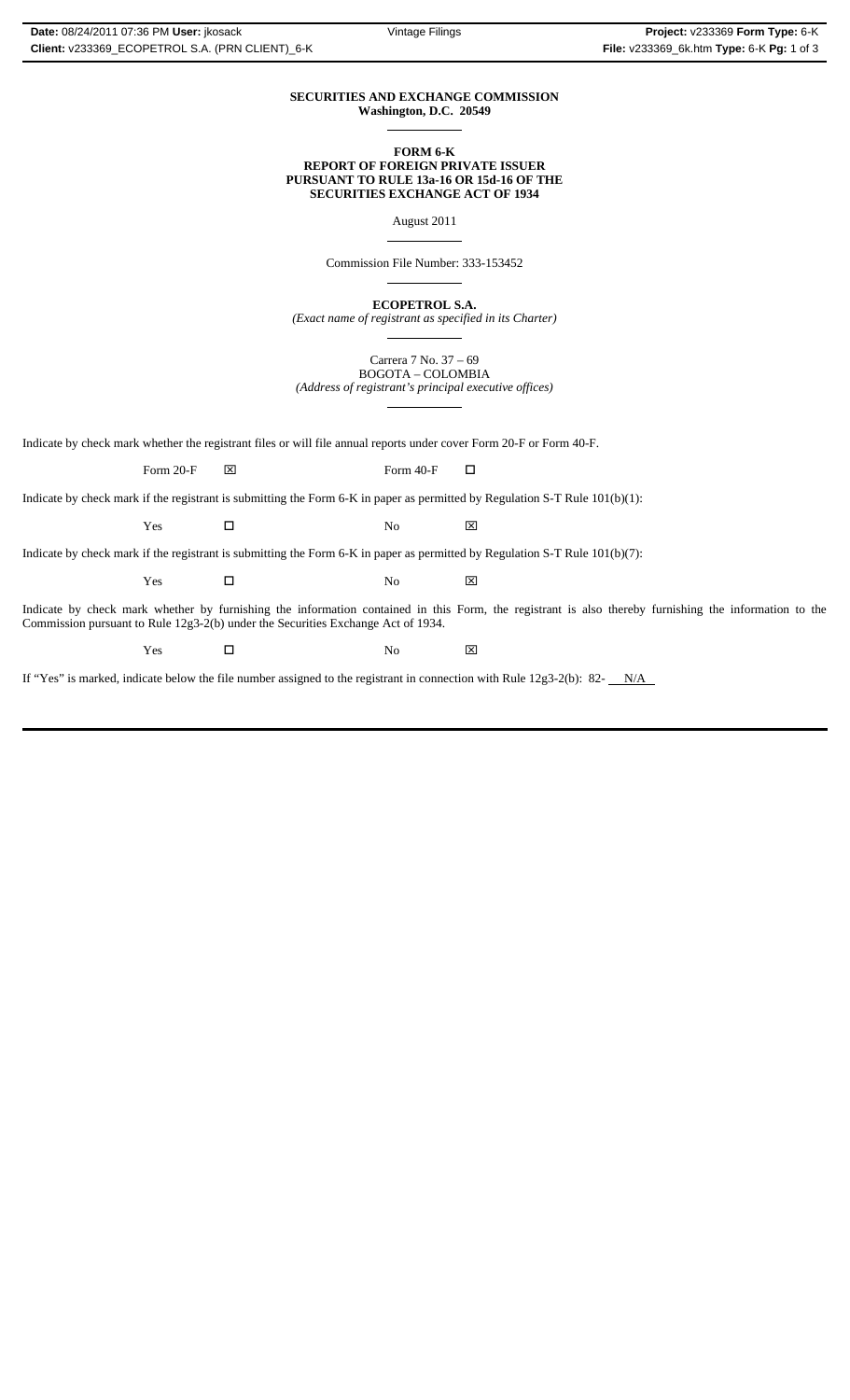



Total amount demand reached COP\$2.4 trillion

#### **ECOPETROL RECEIVED MORE THAN 228 THOUSAND PURCHASE ORDERS IN THE SECOND ROUND OF ITS STOCK ISSUANCE**

- **87% of the demanded came from retail investors.**
- **The regions with the largest number of buyers were Bogotá, Antioquia and Valle.**

With a massive participation by retail investors in the 32 provinces of Colombia, Ecopetrol received more than 228 thousand purchase orders in its second round of stock issuance, for COP\$2.4 trillion.

Of the COP\$2.4 trillion demanded, 87.2% corresponds to retail investors, and 12.8% to institutional investors.

The offer was directed exclusively to investors in Colombia and closed on August 17, 2011. The adjudication phase should continue until October 7th.

Funds obtained by Ecopetrol through this issue will be allocated to the company's investment plan, which is worth US\$80,000 million for the 2011-2020 period.

### **Bogotá D.C., August 24, 2011**

----------------------------------------- *Ecopetrol is the largest company in Colombia and a firm integrated into the petroleum chain, ranked among the 40 largest petroleum companies in the world, and one of the four principal petroleum companies in Latin America. In addition to Colombia, where it generates more than 60% of domestic production, it has a presence in exploration and production activities in Brazil, Peru and the United States (Gulf of Mexico). Ecopetrol has the largest refinery in Colombia, the largest part of the network of oil pipelines and multi-use pipelines in the country, and it is significantly increasing its participation in biofuels.*

*This press release contains statements concerning business prospects, estimates of operating and financial results, and assertions concerning Ecopetrol's prospects for growth. These are all projections, and as such, they are based solely on the expectations of management with respect to the future of the company and its continuing access to capital to finance the company's business plan. The fulfillment of such estimates in the future depends on the behavior of the market, regulations, competition, and performance of the Colombian economy and industry, among other factors; therefore, these projections are subject to change without prior notice.*

#### **For further information please contact:**

**Director of Investor Relations** Alejandro Giraldo Phone: +571-234-5190 Fax: +571-234-5628 e-mail: investors@ecopetrol.com.co

**Media Relations (Colombia)** Jorge Mauricio Tellez Phone: + 571-234-4329 Fax: +571-234-4480 e-mail: mauricio.tellez@ecopetrol.com.co